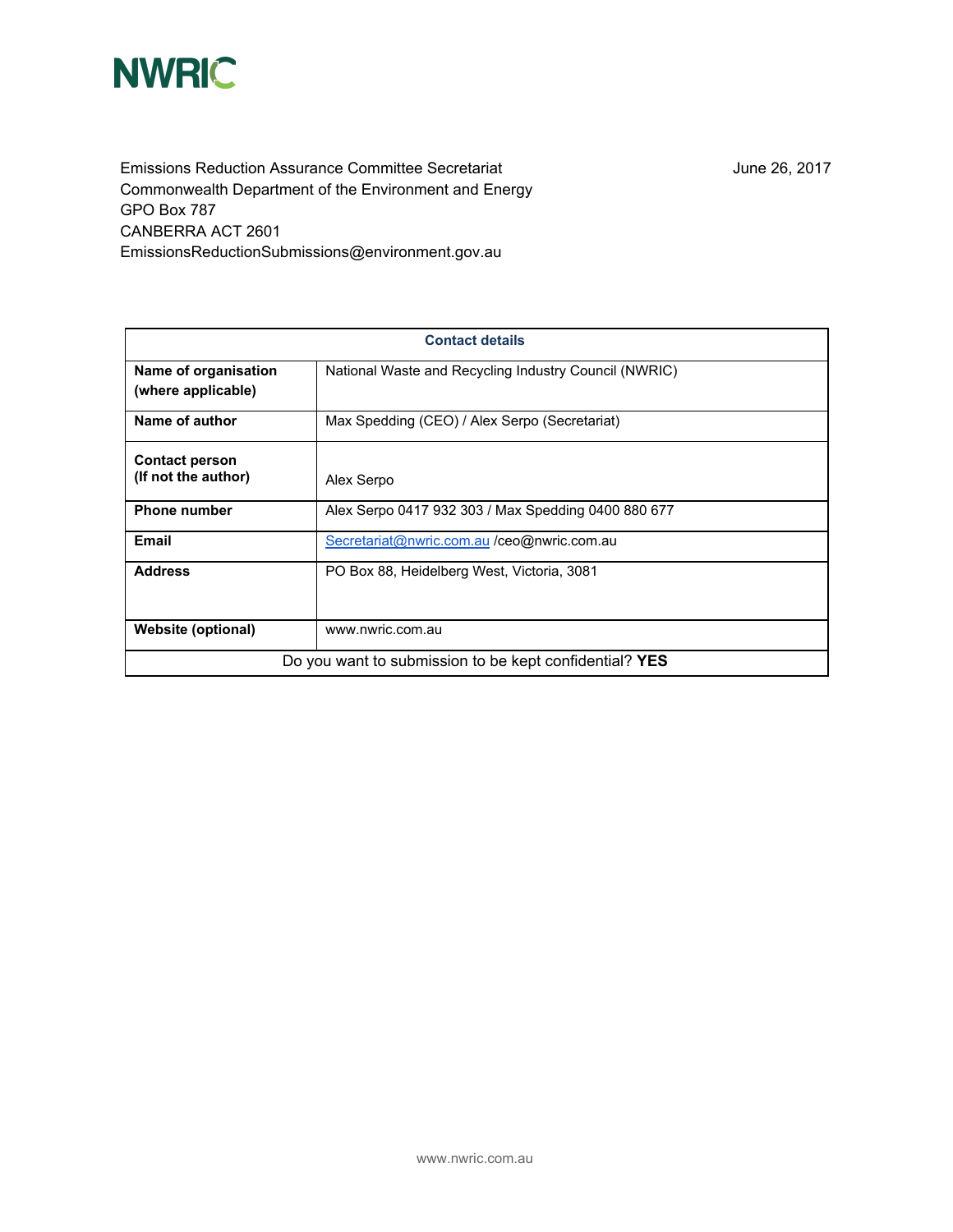

# ANSWERS TO REVIEW QUESTIONS

## *Would landfill gas capture and combustion activities undertaken under the Emissions Reduction Fund 'Landfill Gas Method' continue after the end of the seven year crediting period if they were not eligible to receive Australian Carbon Credit Units?*

Yes, landfill gas capture and combustion will continue after the end of the seven year crediting period. As for most putrescible landfills - some landfill gas capture is required to create a safe working environment and to avoid the release of unacceptable odour at the boundary of the landfill site.

# *Do state and territory landfill gas regulations require landfill gas capture and combustion activities undertaken under the Emissions Reduction Fund Landfill Gas method to continue, even if projects are no longer eligible to receive Australian Carbon Credit Units?*

Landfill gas regulations vary from location to location but generally require putrescible landfill operators to capture and combust landfill gas, to ensure a safe working environment and reduce off-site odour.

However, the availability of ERF credits has created an incentive for landfill operators to capture volumes of gas above and beyond regulatory compliance (referred to here as 'additional gas'.)

## *Have installation and maintenance costs of landfill gas capture and combustion projects changed over time? If so, by how much?*

Landfill gas installation and maintenance costs have increased in line with inflation over recent years. Landfill gas capture and combustion costs have, where ERF credits have been targeted, increased significantly to maximise the capture of 'additional' gas.

These costs relate to;

- 1. Increased well density,
- 2. Installation of sacrificial horizontal collectors, and
- 3. More regular monitoring for data management and reporting.

Without ERF revenue it is likely that existing gas fields will not be maintained at the current density and current 'additional gas' volume will be lost over time. In summary ERF credits have considerably improved the performance of landfill gas systems.

#### *Has the technology for landfill gas capture improved since the Landfill Gas method was made, making landfill gas capture activities more cost effective?*

No; the basic collection and combustion technology is unchanged. That is; post capping drilled vertical wells linked to a flare.

What has changed is the spacing of wells and the introduction of sacrificial horizontal wells prior to capping, along with the monitoring of individual wells to maximise extraction and methane concentration.